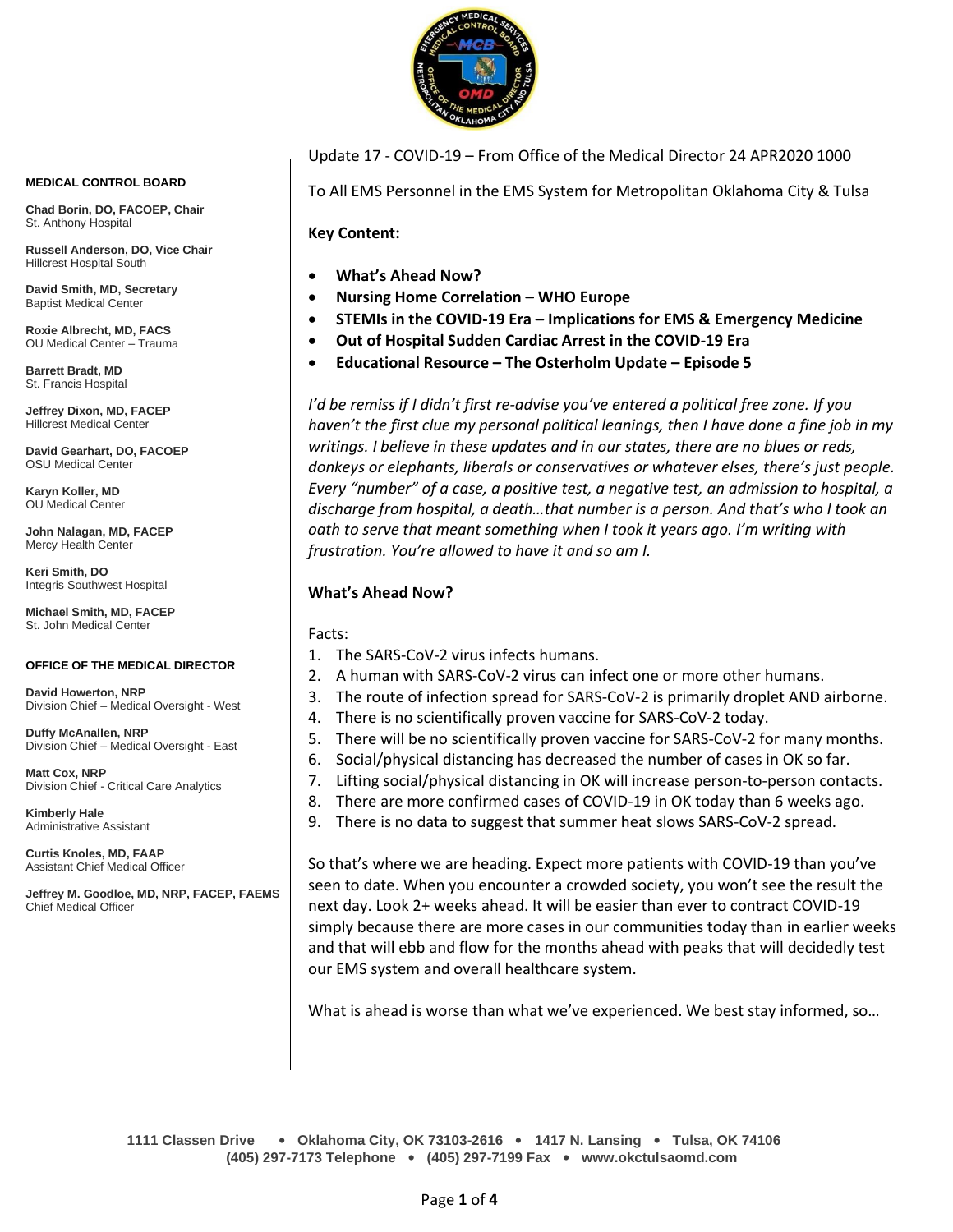## **Nursing Home Correlation – WHO Europe**

We've identified multiple times the heightened risks to residents of nursing homes/long term care facilities. The World Health Organization (WHO) agrees and reflects that a significant percentage of COVID-19 illnesses and fatalities in Europe to date is represented by these facility residents. This statement was released yesterday in Copenhagen, Denmark and can be found here[: http://www.euro.who.int/en/media-centre/sections/statements/2020/statement](http://www.euro.who.int/en/media-centre/sections/statements/2020/statement-invest-in-the-overlooked-and-unsung-build-sustainable-people-centred-long-term-care-in-the-wake-of-covid-19)[invest-in-the-overlooked-and-unsung-build-sustainable-people-centred-long-term-care-in-the-wake-of-covid-19](http://www.euro.who.int/en/media-centre/sections/statements/2020/statement-invest-in-the-overlooked-and-unsung-build-sustainable-people-centred-long-term-care-in-the-wake-of-covid-19) 

We must continue to work carefully with patients residing in nursing homes/long-term care facilities and minimize exposures within these facilities.

## **STEMIs in the COVID-19 Era – Implications for EMS & Emergency Medicine**

One of the aspects of our EMS system that brings me (and hopefully you) great pride is our collective ability to identify ST (segment) Elevation Myocardial Infarctions (STEMIs) rapidly, convey that information decisively to emergency departments/emergency physicians and activate interventional cardiologists/cardiac catheterization lab teams in an amazingly short time span. "Time is (heart) muscle" as the saying goes, and we do a heckuva good deed in minimizing the death and disability from STEMI in Metropolitan Oklahoma City and Tulsa. No shortage of you have now taken a patient not to the ED, but through the ED direct to cath lab. That's now going to largely change. Here's why:

COVID-19 can and does directly impact the myocardium, causing myocarditis – a direct viral-mediated inflammation of the heart muscle that very inconveniently can look just like a STEMI on ECG. But it's not. Medical literature has already well documented the phenomena of rushing these patients to cath lab only to find clean or relatively clean coronary arteries. So now, STEMI pattern patients with suspected COVID-19 (and by that we mean pretty much everyone until proven otherwise) will come to the ED, have a bedside echocardiogram to confirm if they do/do not have heart muscle motion abnormalities that look like STEMI before deciding whether to take them to the cath lab. There are risks to both the patient and to cath lab team members in doing procedures that aren't clinical necessary, especially in patients infected with SARS-CoV-2. This is all specified in a report released with support from the American College of Cardiology, the American College of Emergency Physicians, and the Society for Cardiovascular Angiography and Interventions. This was just released this week and is available at this link:

<http://www.onlinejacc.org/content/accj/early/2020/04/17/j.jacc.2020.04.039.full.pdf>

Here's two key passages from this report: "Until we can firmly establish the prevalence of the disease in the general population of the country, all patients presenting with a suspected STEMI should be considered COVID-19 possible. With a primary PCI (this means percutaneous coronary intervention, in other words, an emergent heart cath) strategy, ED stays should be focused and patients should be transferred to the CCL (cardiac catheterization laboratory) as expeditiously as possible. Yet, additional time to establish an AMI (acute myocardial infarction) diagnosis may be indicated (e.g. in some cases, echocardiography to assess for wall motion), and/or for COVID-19 status assessment and potential treatment (e.g. respiratory support)." And "…due to the logistical issues and time delays secondary to diagnostic uncertainty of STEMI with COVID-19, direct transport of the patient to the CCL is not felt prudent at this time. Therefore, we recommend initial assessment of all STEMI patients in the ED during the COVID-19 pandemic to ensure the correct diagnosis and care plan. The attending interventional cardiologist should be notified, but without activation of the entire STEMI team until the plan for CCL activation is confirmed."

Continue all aspects of our existing clinical standards of care for STEMI treatment by EMS, including STEMI alerts to the ED and transmission of 12-lead ECGs to the emergency physicians.

Factoring this in your personal life for the next several months, I'd recommend less sausage pizza and more kale. I hate kale. And if you smoke, quit. I care enough about you to tell you that.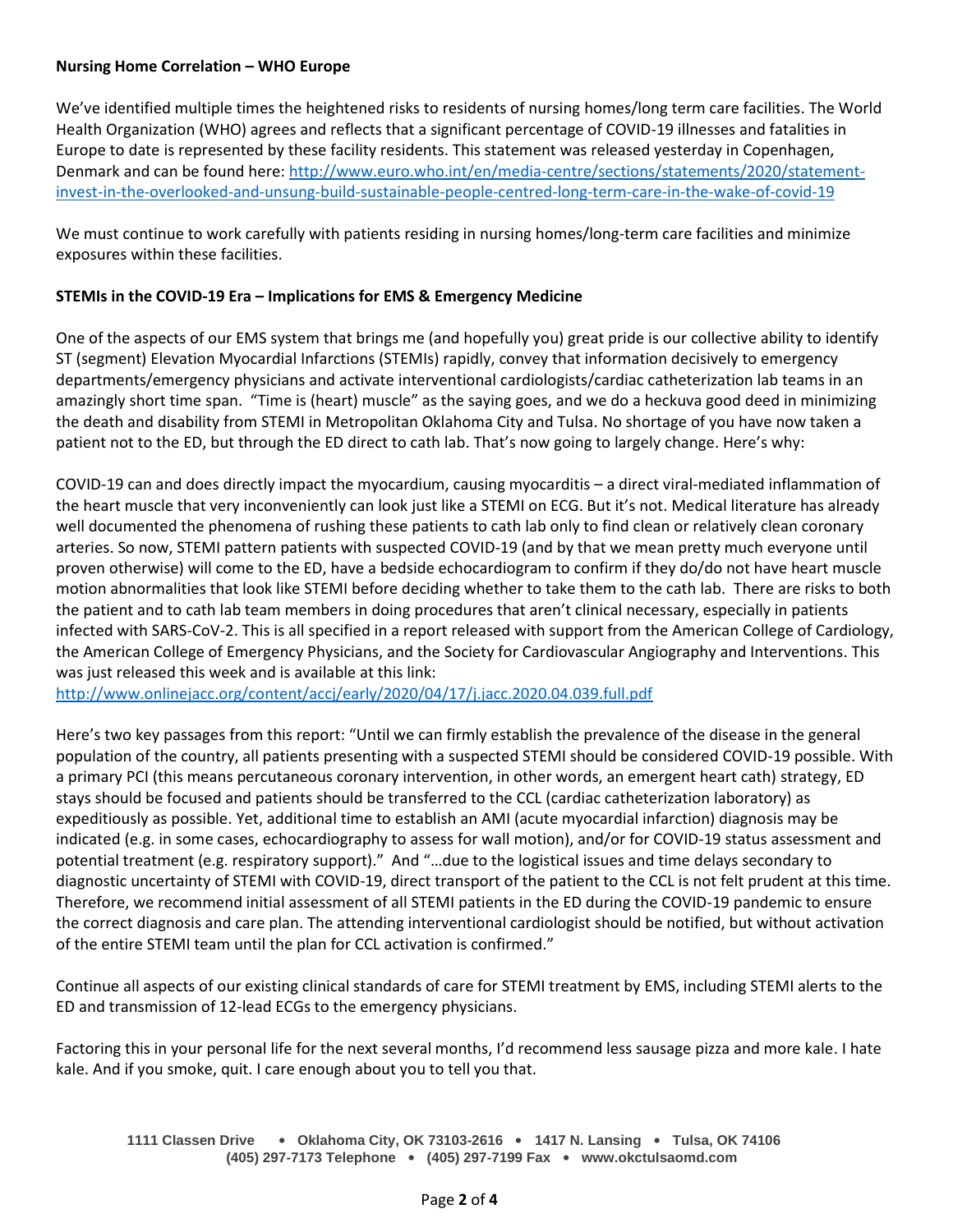# **Out of Hospital Sudden Cardiac Arrest in the COVID-19 Era**

We don't yet know the "right" answer. We must ethically balance giving our patients every reasonable chance of survival through our aggressive resuscitation while protecting you from infectious disease.

PPE is especially important in cardiac arrest. Continue to take care of you first (by making sure you have the right PPE and that it is fitting correctly) and then do all you can to resuscitate the patient. Right now, it is simply unethical to not provide resuscitation to our patients in this era.

It will be the very, very currently rare patient that you would encounter with a lab test-confirmed active COVID-19 illness and now in sudden cardiac arrest at home or a in nursing home. These patients are nearly always transported to hospital (by you) before arrest. That could change over time and we are watching this as close as data allows us to watch. Matt Cox has done an incredible, ongoing analysis of our EMS system's cardiac arrest care. Here's a week-by-week comparison I asked for this week for calendar weeks 1-16, comparing 2019 to 2020. There are several major cities of the US reporting a notable increase in cardiac arrests within the past 2 months. You'll see that is not what we are seeing:



IF you do encounter that rare known COVID-19 positive patient (not suspected, not by symptoms, but by a confirmed antigen or antibody test that family or nursing home staff report to you) then start resuscitation and contact OMD as early as possible. We will evaluate the patient's condition in real time with you and decide who is or is not medically futile in further resuscitative efforts.

The prognostic data for COVID-19 sudden cardiac arrest survival is limited as you would expect for an illness only a few months old in the world. One report from China isn't encouraging.